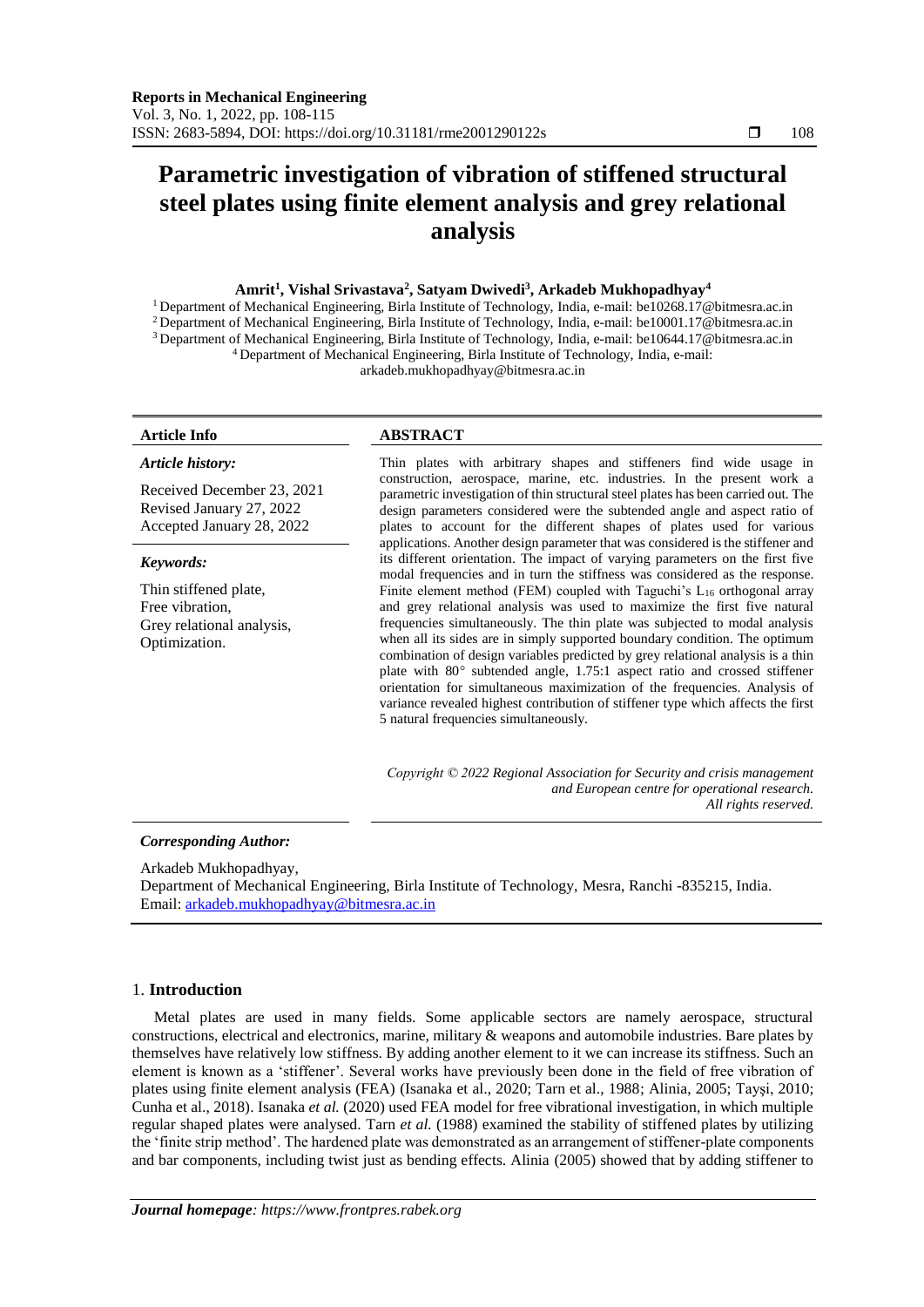a bare rectangular plate the shear stress required to deform the plate increases. The increment can be altered by altering aspect ratio, number and design of stiffeners. Tayşi *et al.* (2010) proposed that supported-constraint boundary condition gives maximum buckling loads, which meant critical buckling load increases as the support on the given plate increases. Through the application of computational modelling along with constructal design it is possible to make recommendations about the suitable geometry to be used for plates (2018).

Different techniques have been employed to optimise the plate stiffener assembly (Cunha et al., 2019; Kalassy & Marcelin, 1997; Putra et al., 2019; Mizusawa et al., 1979; Li et al., 2013). Cunha *et al.* (2019) performed an investigation of a Genetic Algorithm (GA) based mathematical optimization of stiffener-plates assembly exposed to transverse loads. The constructal design technique was utilized to characterize the search space, pointing to limit the deflection of the assembly, while keeping the aggregate material volume steady. A similar study on stiffener optimisation using GA was done by Kallassy *et al.* (1997). Putra *et al.* (2019) optimized stiffened plates used in ships using hybrid GA technique, while Mizusawa et al. (1979) performed the free vibration of thin plates by the Rayleigh-Ritz technique. Li *et al.* (2013) optimized the topology to create the stiffener layout for stiffener-plate assembly.

From the above discussion, it may be observed that a significant attention has been given to optimization of geometry and stiffness of plates. Howevr, research works that would deal with varying subtended angle, stiffener type and plate's aspect ratio simultaneously and then optimising to get the best combination are still missing. The major objective of this paper is to find how the parameters affect the overall stiffness of the assembly, and ultimately to find out the best possible combination of the three factors using grey relational analysis (GRA). GRA method has been used in optimization of numerous industrial processes (Ho et al., 2003). The unique feature of GRA is that the optimization may be carried out using the results at discrete points and are therefore especially beneficial in the present work.

#### **2. Methodology**

#### **2.1. Modelling approach**

A total of three design variables were varied at four levels given in Table 1. The stiffener arrangements are illustrated in Figure 1. Initially the assembly was modelled with stiffener as an integrated part of the plate and then later they were modelled separately and welded with the help of Solidworks. In this study, the first five frequencies of all the stiffener assemblies were obtained using ANSYS for all the modes. The goal is to obtain the best design to simultaneously maximize the first five natural frequencies.

#### **2.2. Dimensions**

Equal area is maintained for all the plates. The various factors that were varied are subtended angle, aspect ratio and stiffener type. The material selected for both plate and stiffener are structural steel, as it has many industrial applications. The properties of plate and stiffener and dimensions of the plate are as shown in Table 2 and Table 3 respectively and are based on practicality and other research work (Isanaka et al., 2020).

| Variables<br>Subtended<br>Angle<br><b>Aspect Ratio</b> | Units   |         | Levels |                     |         |                       |  |
|--------------------------------------------------------|---------|---------|--------|---------------------|---------|-----------------------|--|
|                                                        |         | Symbols |        |                     |         |                       |  |
|                                                        | $\circ$ | А       | $70*$  | 75                  | 80      | 85                    |  |
|                                                        |         | B       | $1^*$  | 1.25                | 1.5     | 1.75                  |  |
| Stiffener Type                                         |         | C       | Bare*  | Single<br>Stiffener | Crossed | Diagonally<br>crossed |  |
| *Initial parametric combination                        |         |         |        |                     |         |                       |  |

**Table 1.** Important parameters for stiffener-plate assembly

# **3. Results and Discussion**

#### **3.1. Analysis of simulation results**

The simulation was carried out initially by considering the stiffener as an integral part of the plate i.e., the stiffener wasn't bonded. The combination of parameters given in Table 1 considered for simulations was as per Taguchi's  $L_{16}$  array. Thereafter, the analysis on stiffener as a welded part (without mesh refinement) was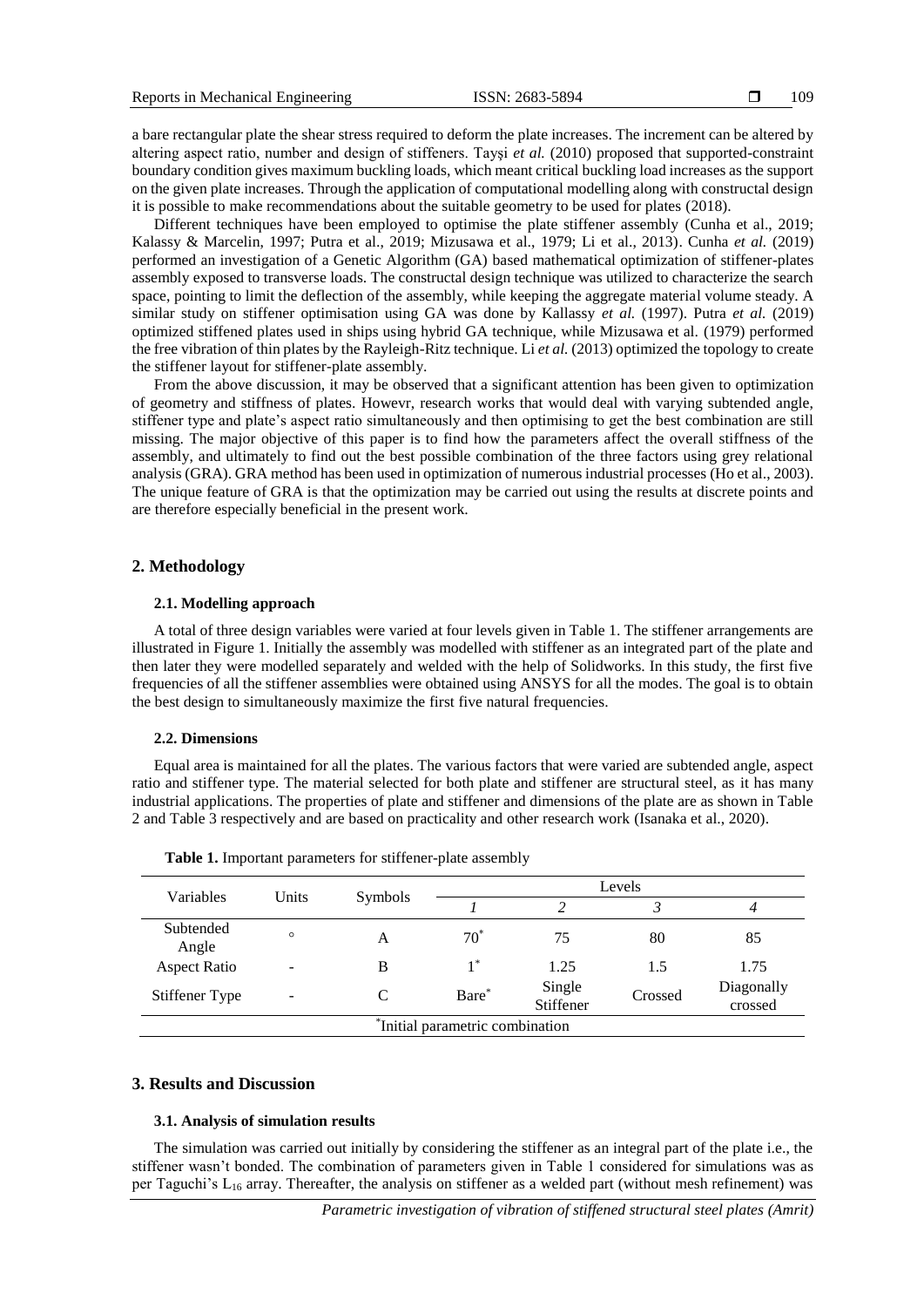done. There was a difference of  $~5\%$  in the difference of absolute values of all the frequencies. Furthermore, mesh refining was carried out for the welded part and the observations are recorded in Table 4. After the model is modified to mimic real life scenario (bonded analysis), the element size of mesh is further reduced to  $2.0\times10^{-1}$ <sup>04</sup> m and finally quadrilateral elements are used. Further reduction in element size didn't yield significant change in the results but costs computational time. The average percentage change in results of non-bonded analysis and bonded analysis (after mesh refinement) was seen to be  $\approx$  7.23%. Figures 2-4 shows the various modes obtained with reference to Table 4 for the stiffened plates (excluding bare plates).



**Figure 1.** Various stiffener arrangements used (a) bare (b) single stiffened (c) cross stiffened and (d) diagonally crossed stiffened

|                                                    |                       | Plate           |                                        |                 |  |
|----------------------------------------------------|-----------------------|-----------------|----------------------------------------|-----------------|--|
| Support condition                                  | Plate area            | Plate thickness | Modulus of<br>Elasticity               | Poisson's Ratio |  |
| Simply Supported                                   | $197.12 \text{ mm}^2$ | $0.254$ mm      | $1.1721 \times 10^5$ N/mm <sup>2</sup> | 0.3             |  |
|                                                    |                       | Stiffener       |                                        |                 |  |
| <b>Dimensions</b>                                  | Poisson's Ratio       |                 |                                        |                 |  |
| 2.54 mm $\times$ 0.254 mm                          |                       |                 | $1.1721 \times 10^5$ N/mm <sup>2</sup> | 0.3             |  |
| <b>Table 3.</b> Plate dimensions for various cases |                       |                 |                                        |                 |  |

| <b>Table 2.</b> Plate and stiffener properties considered |  |
|-----------------------------------------------------------|--|
|-----------------------------------------------------------|--|

| Aspect ratio  |       | 1.25  | ن . 1 | 1.75  |
|---------------|-------|-------|-------|-------|
| Length $(mm)$ | 14.48 | 16.19 | 17.75 | 18.84 |
| Breadth (mm)  | 14.48 | 12.95 | 11.65 | 10.97 |
|               |       |       |       |       |

**Table 4.** Frequencies for first five modes considering bonded stiffener plate assembly after mesh refinement and grey relational grade

| S1.            | Frequency 1 | Frequency 2 | Frequency 3 | Frequency 4 | Frequency 5 | Grade  |
|----------------|-------------|-------------|-------------|-------------|-------------|--------|
| No.            | (Hz)        | (Hz)        | (Hz)        | (Hz)        | (Hz)        |        |
| -1             | 4954.8      | 11029       | 13433       | 17947       | 24338       | 0.3788 |
| $\overline{2}$ | 10118       | 12449       | 18771       | 20237       | 22094       | 0.4334 |
| 3              | 18185       | 18555       | 20057       | 22876       | 23147       | 0.6772 |
| 4              | 13898       | 19116       | 20159       | 21036       | 21084       | 0.5807 |
| 5              | 10489       | 11879       | 18842       | 19941       | 21670       | 0.4271 |
| 6              | 4987.4      | 10467       | 14210       | 18167       | 21436       | 0.3520 |
| 7              | 14173       | 19272       | 19786       | 20904       | 20996       | 0.5836 |
| 8              | 17953       | 18209       | 20731       | 23793       | 24268       | 0.6956 |
| 9              | 17978       | 19485       | 19636       | 20208       | 21127       | 0.6549 |
| 10             | 14490       | 19372       | 19591       | 20313       | 20409       | 0.5808 |
| 11             | 5177.1      | 9810.1      | 15916       | 17379       | 20760       | 0.3494 |
| 12             | 13412       | 16853       | 24553       | 26642       | 28027       | 0.8472 |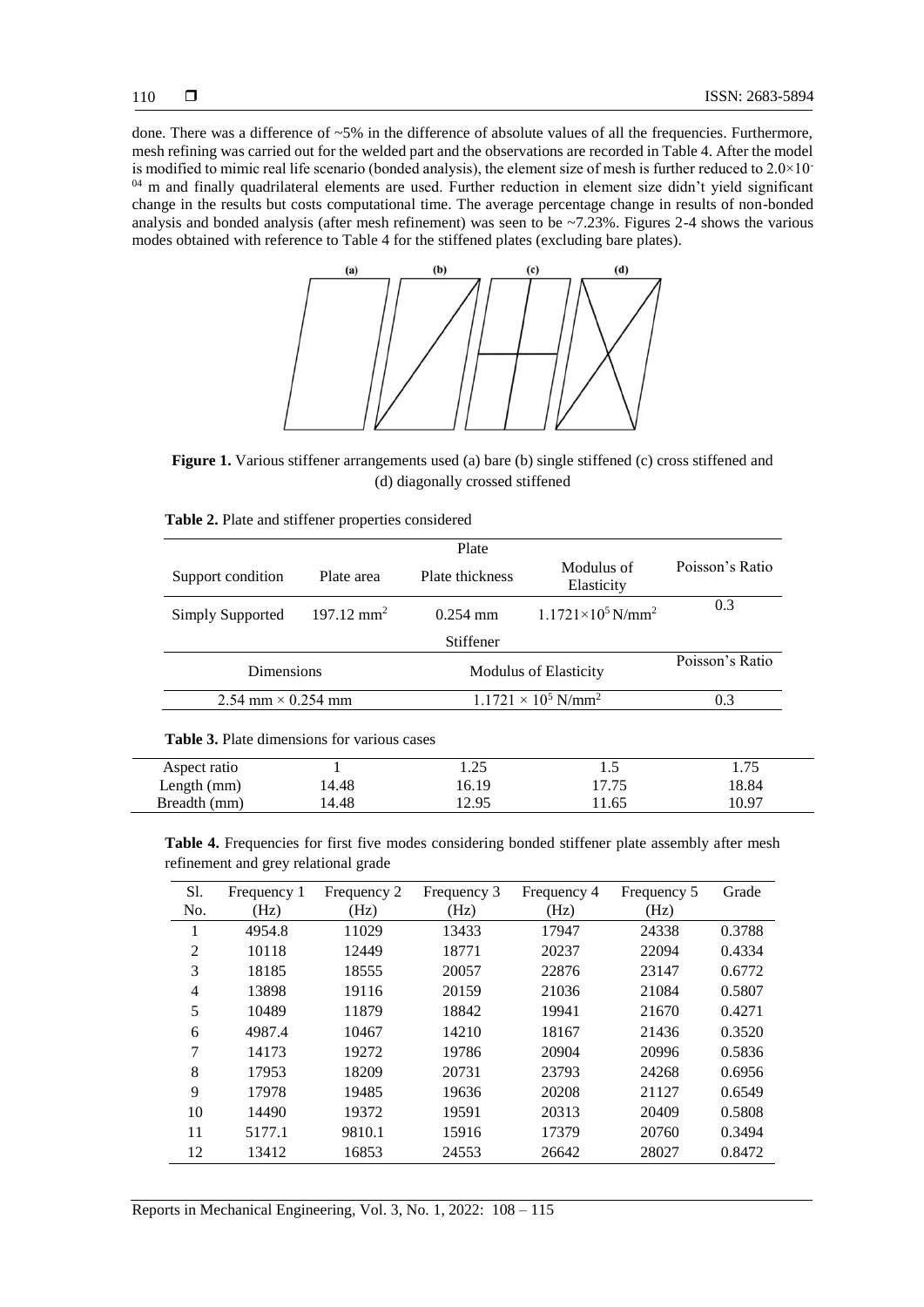| <b>Reports in Mechanical Engineering</b> |     | ISSN: 2683-5894 |             |             |             | 111         |        |  |
|------------------------------------------|-----|-----------------|-------------|-------------|-------------|-------------|--------|--|
|                                          | Sl. | Frequency 1     | Frequency 2 | Frequency 3 | Frequency 4 | Frequency 5 | Grade  |  |
|                                          | No. | (Hz)            | (Hz)        | (Hz)        | (Hz)        | (Hz)        |        |  |
|                                          | 13  | 14814           | 19355       | 20155       | 20447       | 20577       | 0.5923 |  |
|                                          | 14  | 17752           | 18665       | 19921       | 21324       | 21568       | 0.6359 |  |
|                                          | 15  | 10727           | 12049       | 18692       | 19878       | 20944       | 0.4230 |  |
|                                          | 16  | 5484.2          | 9479.1      | 16154       | 17874       | 21834       | 0.3601 |  |

# **3.2. Optimization of simulation results using grey relational analysis**

In this study, based on the number of factors and their levels, L<sub>16</sub> orthogonal array was used and the simulations were further processed for optimization using grey relational analysis. Initially pre-processing of data was carried out where the frequencies were normalized between 0 and 1. Since higher frequency is desirable (which would lead to higher stiffness), they were normalized following higher-the-better quality characteristics. After grey relational generation, the grey relation coefficient was computed. Finally, the grey relational grade which is a multi-performance indicator was calculated. The grey relational grades are also laid down in Table 4. The procedure of grey relational analysis and formula may be found in Ref. (Ho et al., 2003).



**Figure 2.** First five mode shapes of single stiffener plates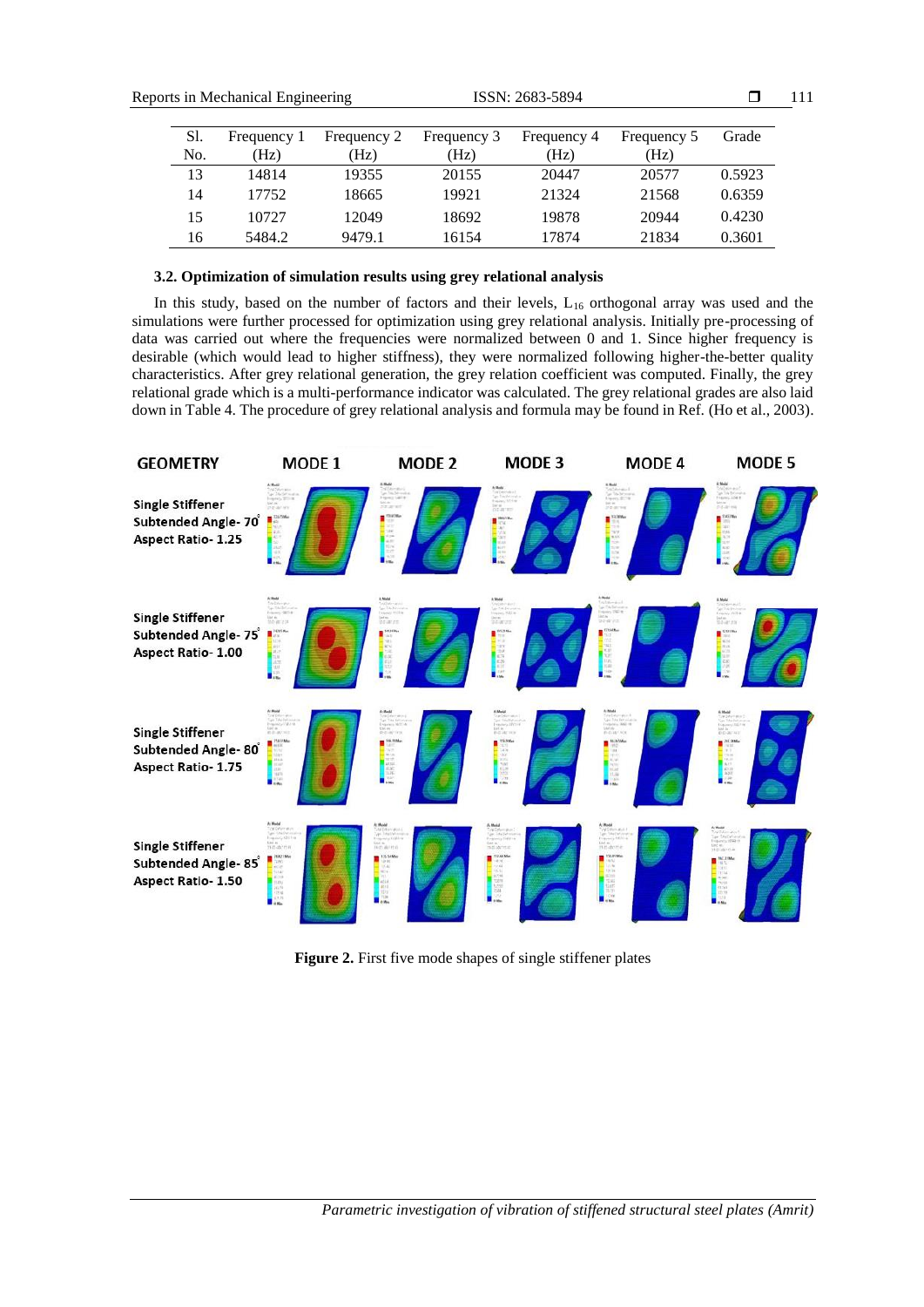

**Figure 3.** First five mode shapes of crossed stiffener plates

Finally, the optimal parametric combination was obtained from main effects plot given in Figure 5. The optimal combination predicted by grey relational analysis is A3B4C3 i.e., 80° subtended angle, 1.75 aspect ratio and cross-stiffened stiffener orientation. Next a confirmation test was carried out to compare the optimal grade with an initial test run. Here the initial test run considered is A1B1C1 i.e., bare plates with 70° subtended angle and aspect ratio 1. The results are shown for the validation run along with the simulated optimized results in Table 5. The corresponding mode shapes are shown in Figure 6. A noteworthy improvement in grade is achieved (84.74 %) at optimized subtended angle, aspect ratio and stiffener orientation. The grey relational grade at optimality condition can be also predicted from the formula given in Ref. (Ho et al., 2003). It can be seen from Table 5 that the grades of predicted and simulated result for optimal combination of parameters are in good accordance with each other. Analysis of variance (ANOVA) was also performed to reveal the significance of design parameters on the grade and the results are given in Table 6. The highest percent contribution is seen for the stiffener orientation followed by aspect ratio and subtended angle.

The mode shapes at optimized conditions in Figure 6 evidently shows that in every mode, the major deformation tends to take place in the stiffener rather than the plate itself, which is desired. It may be noted here that higher frequency is obtained at higher skewness and aspect ratio since the boundaries move more towards the centre of the plate (Isanaka et al., 2020). Though, the skewness and aspect ratio had lesser effect in increasing the overall stiffness of curvilinear stiffened plates (Isanaka et al., 2020). Topological optimization of stiffener arrangement based on nature inspired growth of leaf veins as well as shape optimization procedures lead to an increase in overall plate stiffness (Li et al., 2013). But the present work achieves higher frequency for first five modes using a more simplistic GRA.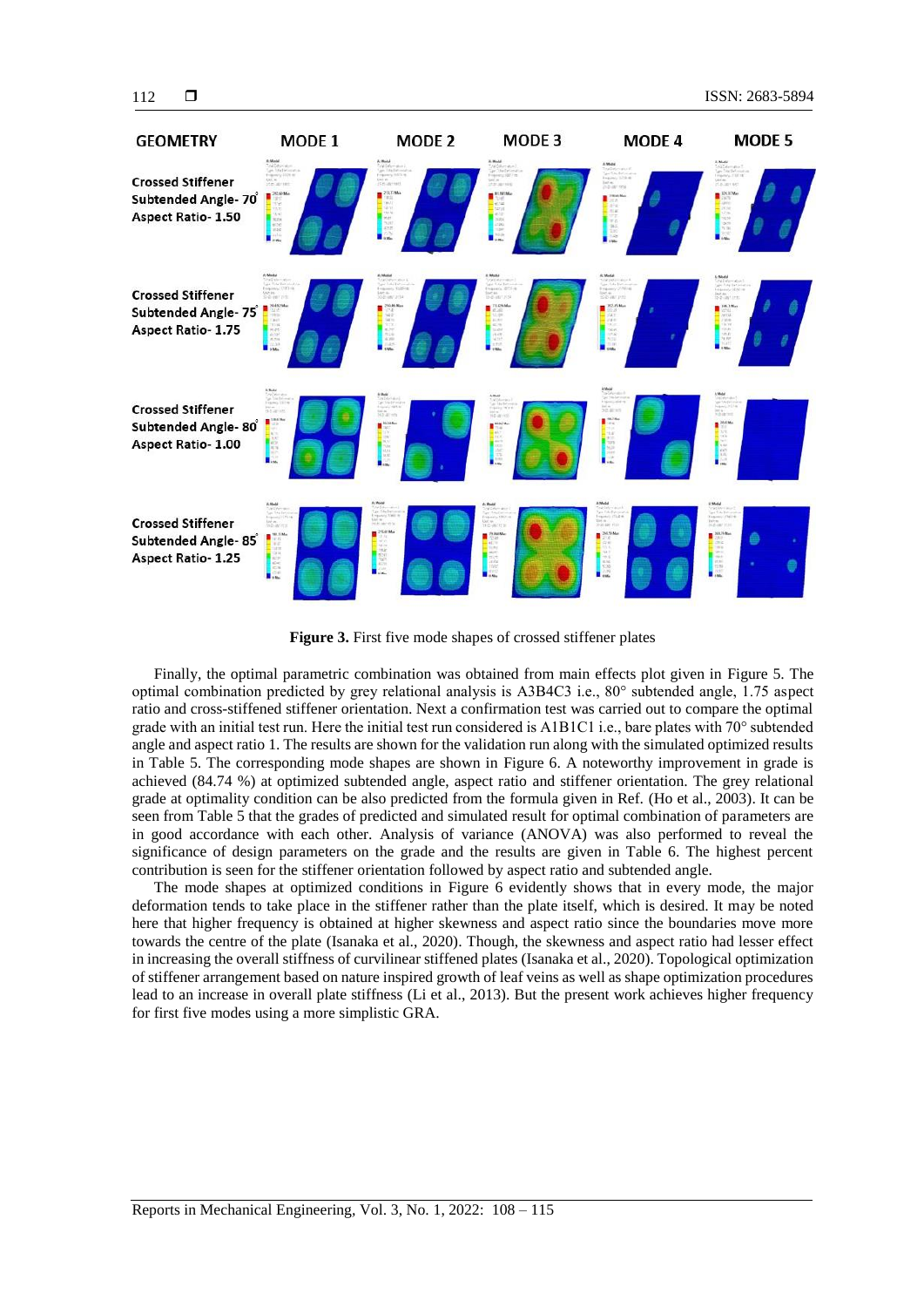

**Figure 4.** First five mode shapes of diagonally crossed stiffener plates





**Table 5.** Validation test results

|                  | <b>Initial</b>                          | Optimal          |                  |  |  |  |  |
|------------------|-----------------------------------------|------------------|------------------|--|--|--|--|
|                  |                                         | <b>Predicted</b> | <b>Simulated</b> |  |  |  |  |
| Level            | $A_1B_1C_1$                             | $A_3B_4C_3$      | $A_3B_4C_3$      |  |  |  |  |
| Frequency 1 (Hz) | 4954.8                                  |                  | 17848            |  |  |  |  |
| Frequency 2 (Hz) | 11029                                   |                  | 18139            |  |  |  |  |
| Frequency 3 (Hz) | 13433                                   |                  | 20916            |  |  |  |  |
| Frequency 4 (Hz) | 17947                                   |                  | 24009            |  |  |  |  |
| Frequency 5 (Hz) | 24338                                   |                  | 24475            |  |  |  |  |
| Grade            | 0.3788                                  | 0.8229           | 0.6998           |  |  |  |  |
|                  | Improvement in grade = $0.321$ (84.74%) |                  |                  |  |  |  |  |

*Parametric investigation of vibration of stiffened structural steel plates (Amrit)*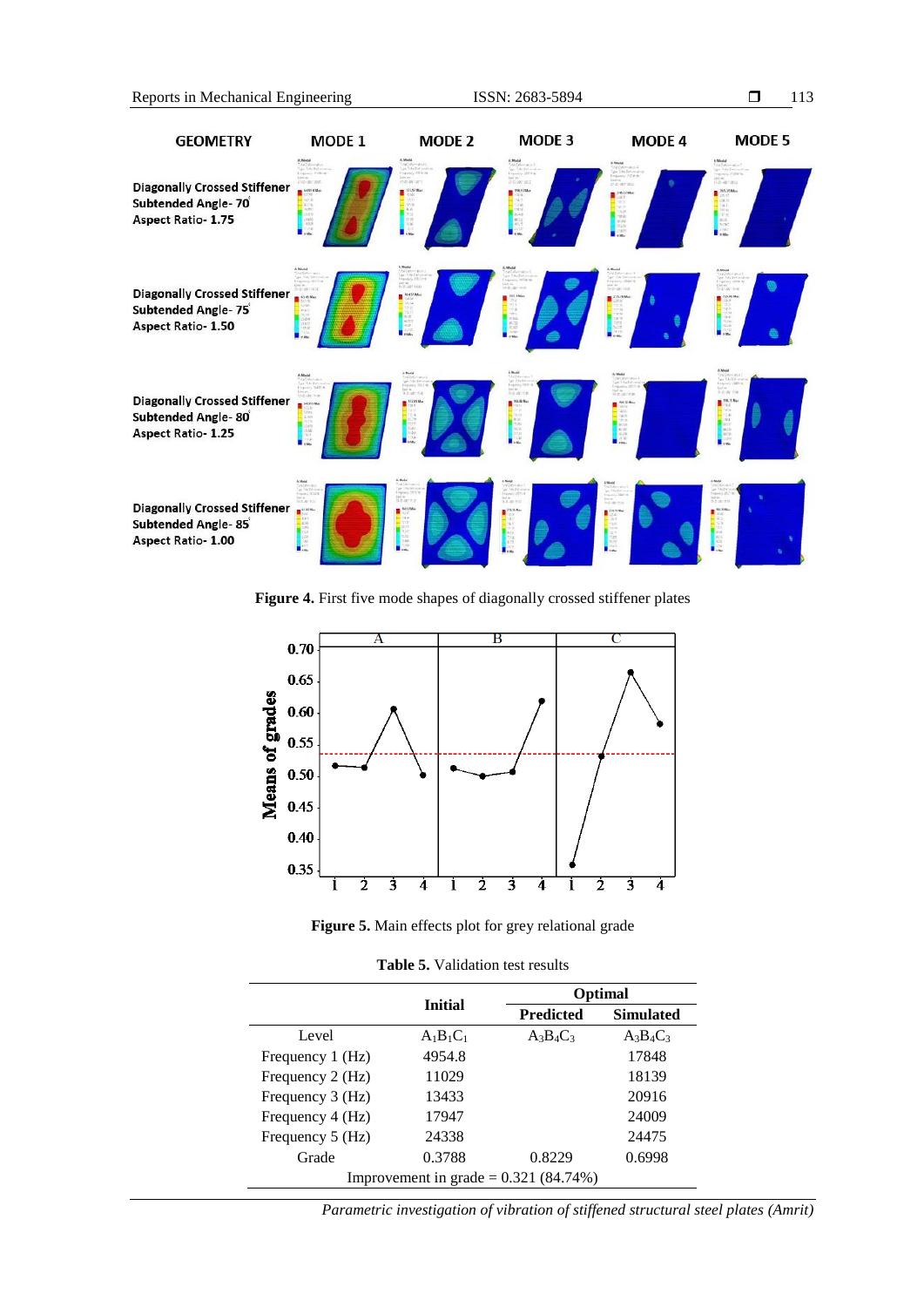

**Figure 6.** First five mode shapes of optimized stiffener plate assembly – front and rear view

| Source          | DF | Adj. SS. | Adj. MS. | F-Value | % Contribution |
|-----------------|----|----------|----------|---------|----------------|
| Subtended Angle | 3  | 0.02837  | 0.009457 | 0.84    | 8.46           |
| Aspect Ratio    | 3  | 0.039    | 0.012999 | 1.16    | 11.63          |
| Stiffener Type  | 3  | 0.20072  | 0.066905 | 5.97    | 59.86          |
| Error           | 6  | 0.06724  | 0.011206 |         | 20.05          |
| Total           | 15 | 0.33532  |          |         | 100            |

**Table 6.** ANOVA results for grey relational analysis of stiffener-plate assembly

# **4. Conclusions**

In this work, an ideal combination of plate's subtended angle, aspect ratio and stiffener's type were found for the stiffener-plate assembly by using the results of modal analysis in simply supported condition as a reference. The process was further optimised by the application of Taguchi's orthogonal array with GRA. The optimal combination comes out to be 80° subtended angle, 1.75 aspect ratio and crossed stiffener orientation (A3B4C3 combination). To confirm the correctness of the analysis, the best combination that resulted from the GRA was again subjected to modal analysis, which gave an improvement of  $\sim 85\%$  in the overall system's grade with respect to the initial chosen condition. ANOVA results revealed that stiffener and its orientation have the highest influence in controlling the frequencies and in turn the stiffness of the plates. Further research work may be carried out for parametric investigations considering the number of stiffeners, other geometries of plates, various boundary conditions and optimize deflection of plates along with stiffness.

*Acknowledgement:* The authors gratefully acknowledge the support of Department of Mechanical Engineering of Birla Institute of Technology, Mesra, Ranchi for the support and computational facilities.

# **References**

Alinia, M. M. (2005). A study into optimization of stiffeners in plates subjected to shear loading. Thin-walled structures, 43(5), 845-860. https://doi.org/10.1016/j.tws.2004.10.008

Cunha, M. L., Estrada, E. D. S. D., da Silva Troina, S. D., dos Santos, E. D., Rocha, L. A. O., Isoldi, L. A., Rocha, L.A.O., & Isoldi, L. A. (2019). Verification of a genetic algorithm for the optimization of stiffened plates through the constructal design method. Research on Engineering Structures and Materials, 5, 437-446. http://dx.doi.org/10.17515/resm2019.123ms0307

Cunha, M. L., Troina, G. S., Rocha, L. A. O., Dos Santos, E. D., & Isoldi, L. A. (2018). Computational modeling and Constructal Design method applied to the geometric optimization of stiffened steel plates subjected to uniform transverse load. Research on Engineering Structures and Materials, 4(3), 139-149. http://dx.doi.org/10.17515/resm2017.18st1118